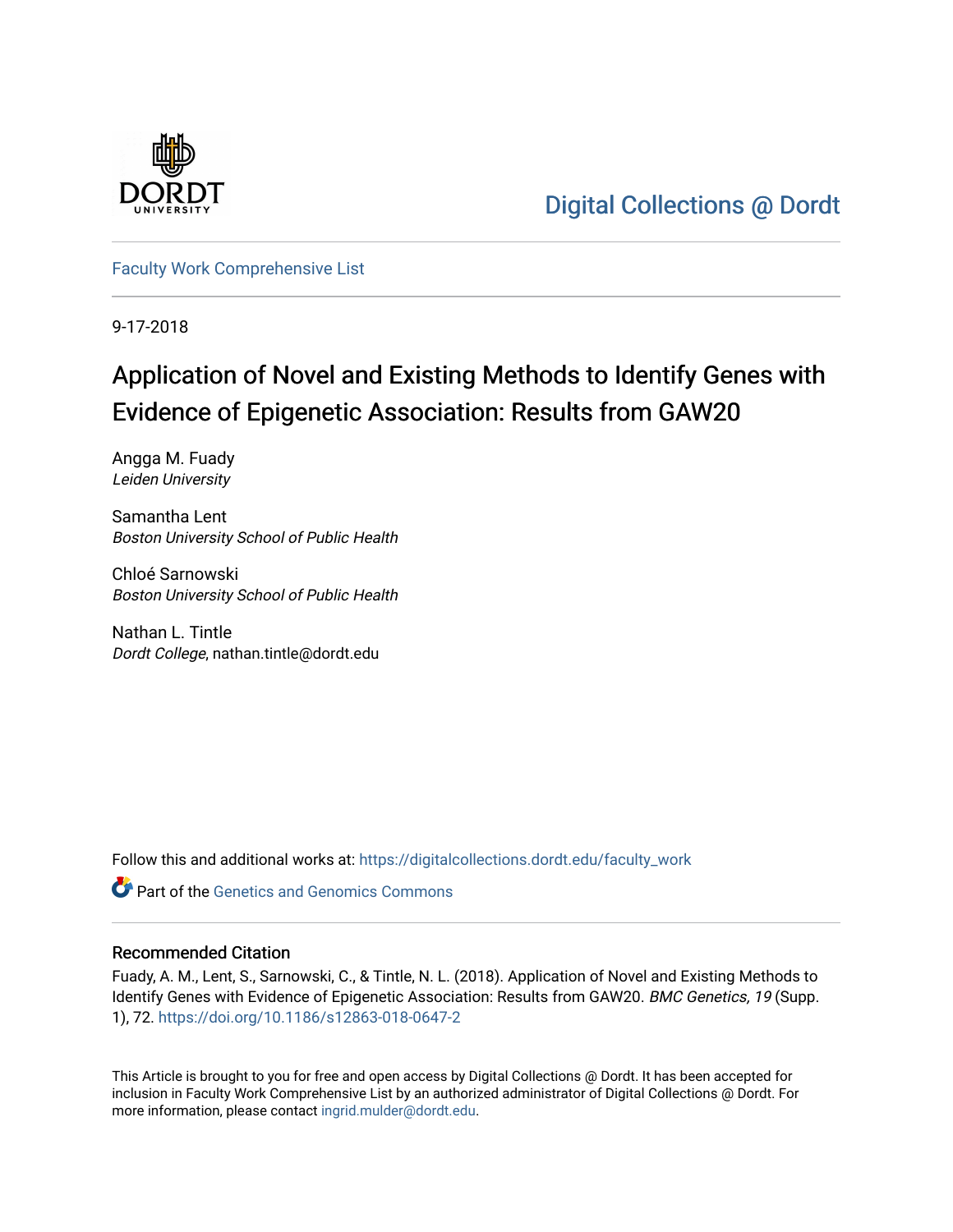Application of Novel and Existing Methods to Identify Genes with Evidence of Epigenetic Association: Results from GAW20

# Abstract

Background: The rise in popularity and accessibility of DNA methylation data to evaluate epigenetic associations with disease has led to numerous methodological questions. As part of GAW20, our working group of 8 research groups focused on gene searching methods.

Results: Although the methods were varied, we identified 3 main themes within our group. First, many groups tackled the question of how best to use pedigree information in downstream analyses, finding that (a) the use of kinship matrices is common practice, (b) ascertainment corrections may be necessary, and (c) pedigree information may be useful for identifying parent-of-origin effects. Second, many groups also considered multimarker versus single-marker tests. Multimarker tests had modestly improved power versus single-marker methods on simulated data, and on real data identified additional associations that were not identified with singlemarker methods, including identification of a gene with a strong biological interpretation. Finally, some of the groups explored methods to combine single-nucleotide polymorphism (SNP) and DNA methylation into a single association analysis.

Conclusions: A causal inference method showed promise at discovering new mechanisms of SNP activity; gene-based methods of summarizing SNP and DNA methylation data also showed promise. Even though numerous questions still remain in the analysis of DNA methylation data, our discussions at GAW20 suggest some emerging best practices.

# Keywords

GAW20, DNA methylation, single nucleotide polymorphism, multimarker tests, ascertainment, epigenetics, family data

# **Disciplines**

Genetics and Genomics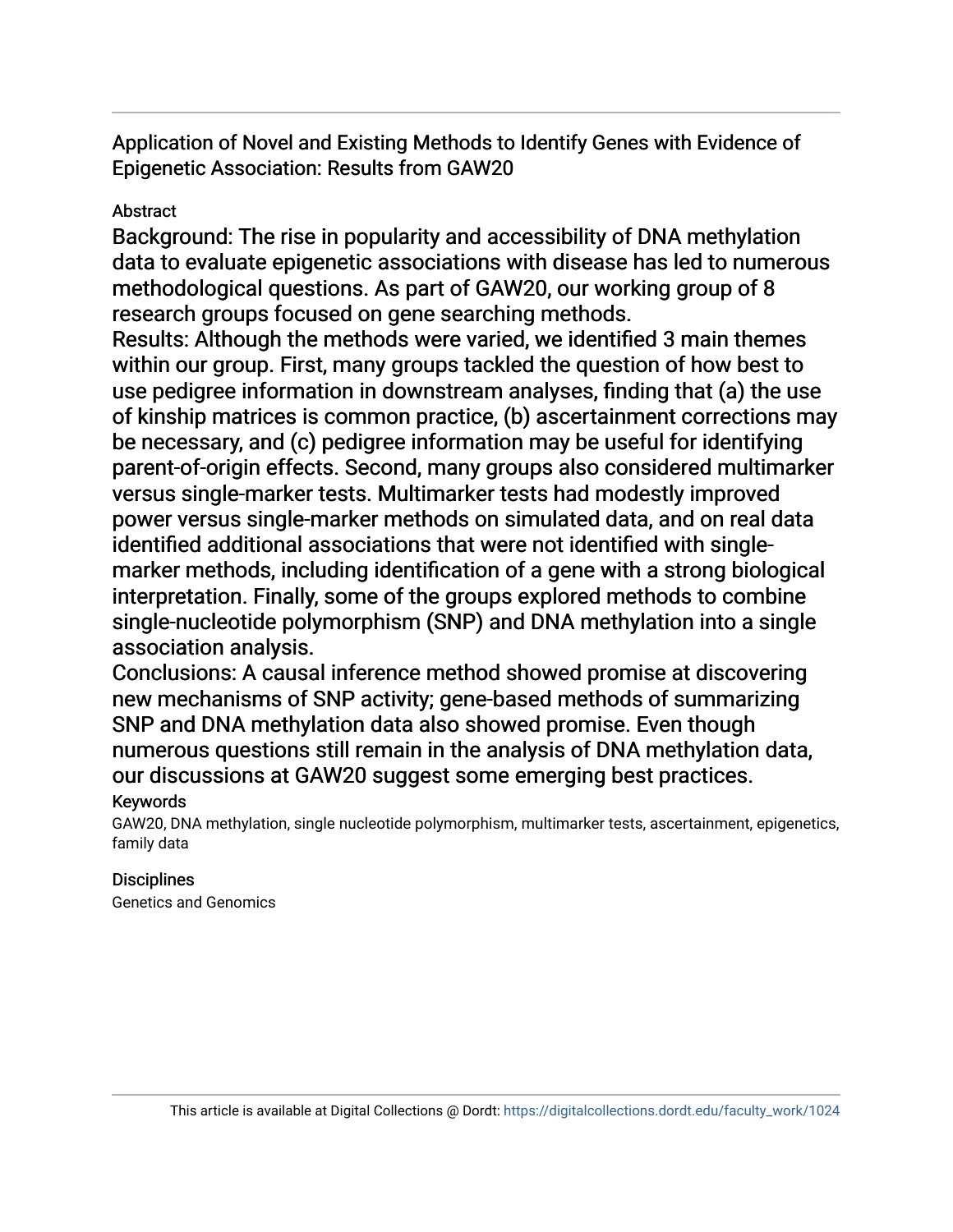## METHODOLOGY CHARGES AND THE SERVICE OPEN ACCESS





# Application of novel and existing methods to identify genes with evidence of epigenetic association: results from GAW20

Angga M. Fuady<sup>1†</sup>, Samantha Lent<sup>2†</sup>, Chloé Sarnowski<sup>2†</sup> and Nathan L. Tintle<sup>3\*</sup>

From Genetic Analysis Workshop 20 San Diego, CA, USA. 4-8 March 2017

## Abstract

**Background:** The rise in popularity and accessibility of DNA methylation data to evaluate epigenetic associations with disease has led to numerous methodological questions. As part of GAW20, our working group of 8 research groups focused on gene searching methods.

Results: Although the methods were varied, we identified 3 main themes within our group. First, many groups tackled the question of how best to use pedigree information in downstream analyses, finding that (a) the use of kinship matrices is common practice, (b) ascertainment corrections may be necessary, and (c) pedigree information may be useful for identifying parent-of-origin effects. Second, many groups also considered multimarker versus singlemarker tests. Multimarker tests had modestly improved power versus single-marker methods on simulated data, and on real data identified additional associations that were not identified with single-marker methods, including identification of a gene with a strong biological interpretation. Finally, some of the groups explored methods to combine single-nucleotide polymorphism (SNP) and DNA methylation into a single association analysis.

**Conclusions:** A causal inference method showed promise at discovering new mechanisms of SNP activity; gene-based methods of summarizing SNP and DNA methylation data also showed promise. Even though numerous questions still remain in the analysis of DNA methylation data, our discussions at GAW20 suggest some emerging best practices.

Keywords: GAW20, DNA methylation, Single nucleotide polymorphism, Multimarker tests, Ascertainment, Epigenetics, Family data

## Background

Over the last decade, the proliferation of genetic measurement technologies and computational capacity has spurned a host of methodological innovations in downstream data analyses. The popular and widely used genome-wide association study (GWAS) has had a large impact on our understanding of the heritable component of numerous phenotypes [\[1](#page-9-0)]. However, recent technological advances have brought us high-coverage genome

\* Correspondence: [Nathan.Tintle@dordt.edu](mailto:Nathan.Tintle@dordt.edu) †

Full list of author information is available at the end of the article

sequence, genome-wide transcriptomics, copy-number polymorphism, proteomics, and metabolomics data. Genome-wide methylation data have also become available via "off-the-shelf" array-based measurement technologies. The increased accessibility of genome-wide methylation measurements, combined with an increased appreciation for the role of epigenetic variation in phenotypic expression, has ushered in a new era of methodological innovation.

Standard methods of methylation analysis use a general linear modeling approach to estimate the association between methylation levels and phenotypic variation. Typically, a separate model is fit for each cytosine-phosphateguanine (CpG) site of interest. Despite the seemingly straightforward nature of this approach, it raises



© The Author(s). 2018 Open Access This article is distributed under the terms of the Creative Commons Attribution 4.0 International License [\(http://creativecommons.org/licenses/by/4.0/](http://creativecommons.org/licenses/by/4.0/)), which permits unrestricted use, distribution, and reproduction in any medium, provided you give appropriate credit to the original author(s) and the source, provide a link to the Creative Commons license, and indicate if changes were made. The Creative Commons Public Domain Dedication waiver [\(http://creativecommons.org/publicdomain/zero/1.0/](http://creativecommons.org/publicdomain/zero/1.0/)) applies to the data made available in this article, unless otherwise stated.

<sup>&</sup>lt;sup>+</sup>Angga M. Fuady, Samantha Lent and Chloé Sarnowski contributed equally to this work.

<sup>&</sup>lt;sup>3</sup>Department of Mathematics and Statistics, Dordt College, Sioux Center, IA 51250, USA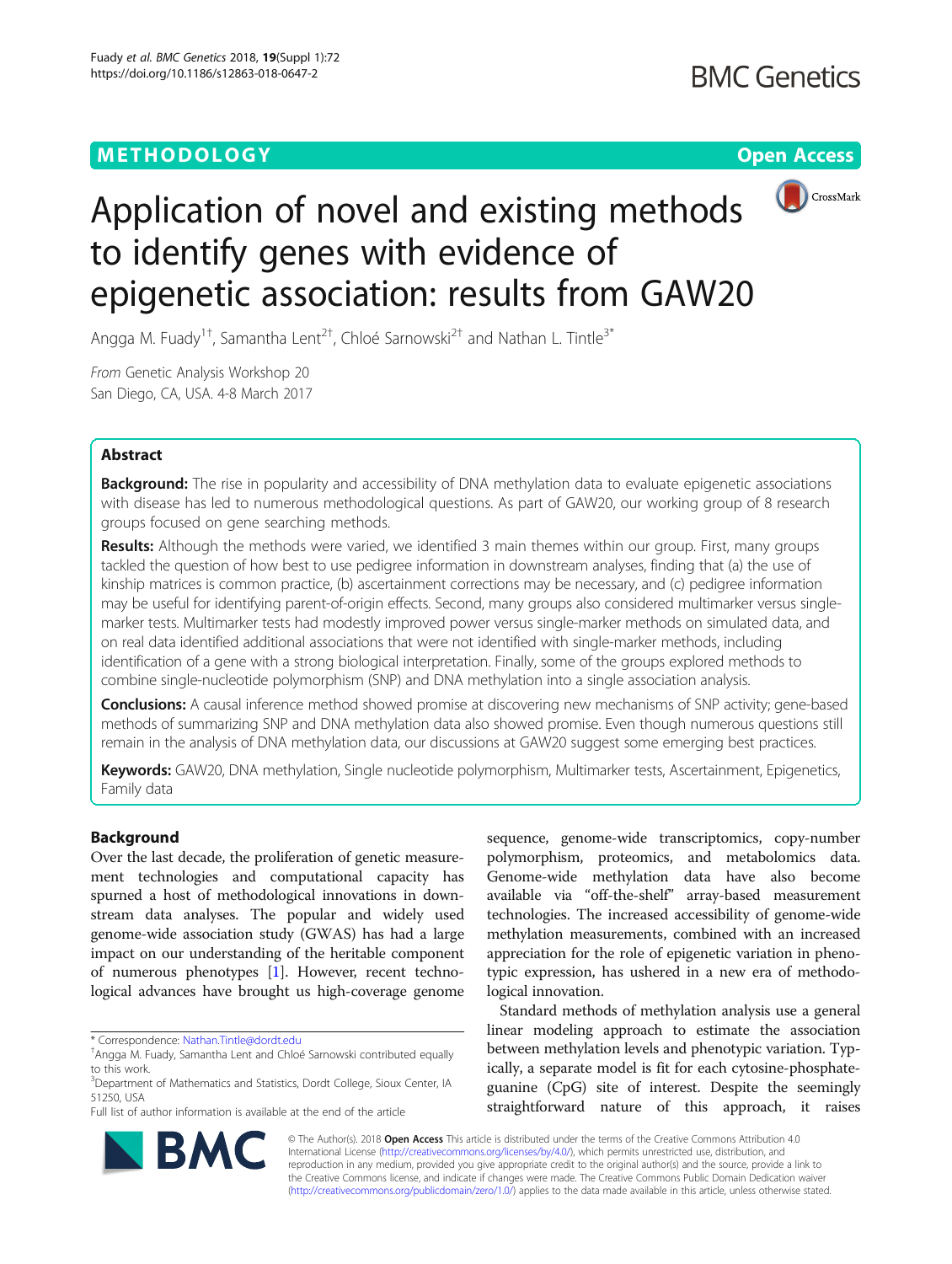numerous methodological questions. For example, what are appropriate methods for accounting for relatedness and sample ascertainment? Are standard methods from GWAS (eg, kinship adjustment) sufficient? Or, are more sophisticated methods necessary? Although next-generation sequencing data and rare-variant analyses have brought multimarker analysis methods into the mainstream, we know little about the potential efficacy of these methods in the context of DNA methylation data. Yet another question of interest involves appropriate ways to integrate multiple data sources; for example, if methylation data (eg, DNA methylation probes) and genomic data (eg, single-nucleotide polymorphism [SNP] markers) are available, how best could this data be integrated to maximize the ability to explain phenotypic variation and identify candidate regions of the genome for future study?

As part of GAW20, 8 research groups were assigned to the Epigenetics: Gene Searching working group. These 8 groups from around the world met in San Diego, CA, USA to share and discuss their individual methodological innovations and analytic evaluations around the theme of identifying genes with evidence of epigenetic effects on phenotypes. In the following sections, we describe the 8 individual contributions, their methods and their results, and summarize 3 primary themes from our discussions.

## Methods

The Epigenetics: Gene Searching group at GAW20 consisted of 8 separate contributions. Groups analyzed a mix of real (6 contributions) and simulated (2 contributions) GAW20 data [\[2](#page-9-0)]. The real GAW20 data set consisted of both methylation data and high-density lipoprotein cholesterol (HDL-C)/triglyceride (TG) levels before and after treatment with fenofibrate, a drug used to assist in lowering cholesterol and TG levels [[2\]](#page-9-0). A full set of SNP genotypes was also available for most individuals in the study. Real data was obtained from the Genetics of Lipid Lowering Drugs and Diet Network (GOLDN) study [\[3](#page-9-0)]. Data was simulated based on the real data and included 200 independently simulated sets of posttreatment TG and methylation levels, with hypothesized effects of genetic variation and methylation on TG/HDL-C levels [[2\]](#page-9-0). The majority of groups used multimarker methods (6 of 8 contributions) and/or candidate gene/marker approaches (5 of 8 contributions). We now briefly describe the methods used by each of the 8 separate contributions. In most cases, additional information about each contribution, beyond that presented here, can be gleaned by reading the related publications for each individual contribution; citations, where available, are provided.

Fuady et al. [[4\]](#page-9-0) aimed to investigate the relationship between change in TG and change in methylation after

treatment. They focused on strategies of ascertainment correction for families. From the real data set, they analyzed 421 individuals who had data on both TG and methylation levels. They defined the change in methylation at each CpG site as the difference between methylation values at baseline and follow-up. Change in TG was computed similarly, as the difference between the mean log-transformed TG at baseline and posttreatment. They evaluated 2 ascertainment bias correction methods and compared them to a naïve approach that ignores ascertainment.

Huisman et al. [\[5](#page-9-0)] evaluated the performance of novel gene-based test association methods on GAW20 simulated genome-wide data  $(N = 670)$  as compared to single-marker tests. They used the *lmekin* function from the *coxme* package in  $R$  [\[6](#page-9-0)] to predict the change in log-transformed TG levels from baseline to follow-up, adjusting for familial relationships. Then they regressed the residuals from the previous model on genetic variants and methylation scores. They defined sets of candidate genes and, for each gene, created different scores by aggregating beta coefficients or  $p$  values for SNPs or DNA methylation probes. They assessed statistical significance of genes using permutations.

Lent et al. [\[7\]](#page-9-0) proposed a new method, GlobalP, to detect differentially methylated regions (DMRs), regions enriched for association with a phenotype, and compared this new method to 3 existing methods: Bumphunter [[8](#page-9-0)], comb-p [[9](#page-9-0)], and DMRcate [\[10](#page-9-0)]. Lent et al. applied Bumphunter to a subset of unrelated individuals (pretreatment  $N = 176$ , posttreatment N = 176) and all other methods to all individuals with both genotype and methylation data (pretreatment  $N = 679$ , posttreatment  $N = 403$ ). Two epigenome-wide association studies (EWAS), with pretreatment and posttreatment TG as the outcomes, were performed in the related sample, adjusting for empirical kinship estimated from genotypes, to calculate summary statistics for input into DMRcate, comb-p, and GlobalP.

Sarnowski et al. [[11\]](#page-9-0) performed parent-of-origin effect association analyses of genetic variants with TG (pretreatment TG, posttreatment TG and pretreatment and posttreatment TG difference) followed by association analyses with DNA methylation probes in the real GAW20 family data set. From the real data, they analyzed 823 genotyped individuals from 173 families (715,787 SNPs). They used a linear regression approach implemented in the Quantitative Transmission Disequilibrium Test (QTDT) software [\[12](#page-9-0)] to detect parentof-origin associations of genetic variants with TG. Then, they investigated if the detected parent-of-origin effects were associated with TG-associated CpG sites using linear mixed effect models. Finally, they performed causal inference tests [[13](#page-9-0)] to assess whether methylation mediated the observed parent-of-origin effects.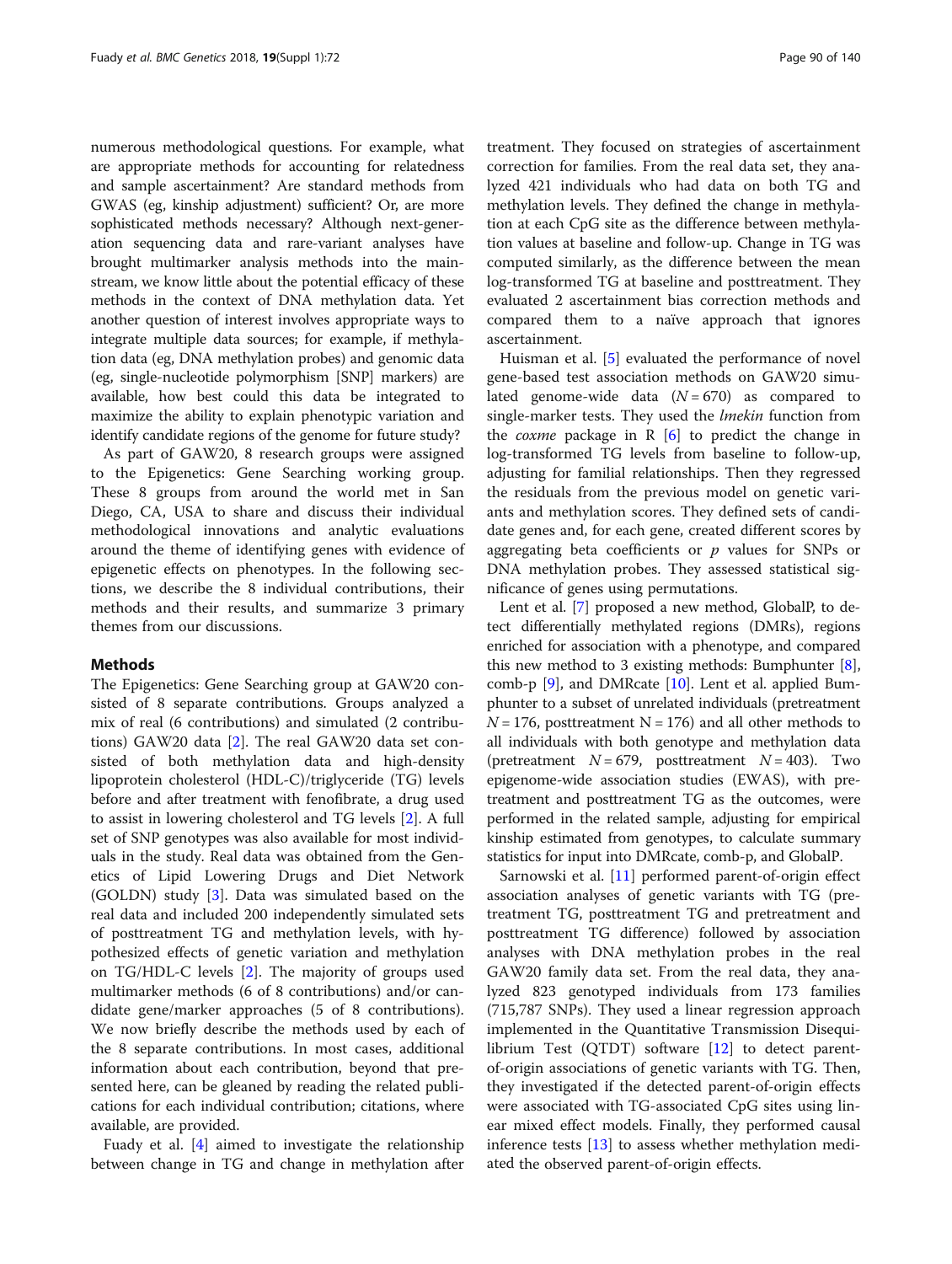Wang et al. [[14](#page-9-0)] explored 2 methods to investigate the gene-based changes of DNA methylation and the associations with lipid changes induced by treatment: the median methylation level test (MMLT [\[15](#page-9-0)]) and the sequence kernel association test (SKAT [[16\]](#page-9-0)). They analyzed 446 individuals at 423,180 CpG sites. The median methylation level of all the CpG sites within a region was calculated to summarize the typical methylation level of the gene. They performed linear mixed effect regression models to investigate the association between change in methylation and change of either TG or HDL-C after 3 weeks of intervention. Then they used the SKAT to evaluate the association of change in TG or HDL-C with a set of CpG sites.

Wu et al. [\[17\]](#page-9-0) extended the adaptive sum of powered score (aSPU) test for methylation data [\[18](#page-9-0)]. The sum of powered score (SPU) test is a score based test with 2 parameters: a power index and component weights. Special cases include the Burden test [[19\]](#page-9-0) when the power index is 1 and the SKAT test  $[16]$  $[16]$  when the power index is 2. The aSPU test is an extension to SPU that does not require choosing a power index, but still requires the choice of component weights. Wu et al. proposed using the inverse variance of CpG sites as the weights for aSPU. Wu et al. modeled the association between pretreatment methylation and TG using gene-based aSPU tests and compared this to a standard EWAS implemented in GMMAT (generalized linear mixed model association test) [\[20](#page-9-0)]. All models used the related sample, adjusting for empirical kinship estimated from genotypes.

Xu et al. [\[21\]](#page-9-0) proposed new methods to identify SNP markers and CpG variants associated with a phenotype of interest (TG or HDL-C) using an iterative regression or an extreme value approach. The iterative regression strategy is a single-marker (single-SNP or single-CpG site) method, whereas the extreme value strategy is a gene-based method. They used 418 cases and 687 control individuals and examined 467,225 SNPs. Combinations of the selected SNP/CpG sites (iterative regression strategy) or candidate genes (extreme values strategy) were tested using a score test proposed by Chapman et al. [[22\]](#page-9-0). To potentially improve power, a hybrid approach of these strategies was also considered. They compared the performance of each approach with the correlated method [\[23](#page-9-0)].

Zhao et al. [\[24\]](#page-9-0) focused their investigation on gene-based association between DNA methylation and lipid-level changes in chromosomes 11 and 19. They explored 2 complementary region-based association tests. They used 420 related individuals for whom pretreatment methylation data were available and, in separate analyses, 176 unrelated individuals. Methylation data on chromosomes 11 and 19 were grouped into 1484 and

1698 genes, respectively, and transformed using the logit function. The principal components of explained variance (PCEV [\[25\]](#page-9-0)) and a variance component (VC) score test [\[26\]](#page-10-0) were used to analyze the unrelated individuals. Family data were analyzed via an extension of a VC-score test [[26](#page-10-0)].

## Results

## Theme 1: Family versus unrelated individuals

Six contributions in our group specifically explored the family data to perform association analyses (Fuady et al..., Lent et al., Sarnowski et al., Wang et al., Wu et al., Zhao et al). In the contribution of Fuady et al., family data was used to investigate the association between lipid changes and methylation changes after treatment using various family-based ascertainment correction approaches. Zhao et al. employed family structure to identify gene-based association between chromosomes 11 and 19 DNA methylation sites and change in lipid levels. Parent-of-origin effect association analyses were performed by Sarnowski et al., using the family data. Wang et al. explored 2 independent methods to investigate the association between changes in methylation and drug response in families. Wu et al. used family data to assess the relationship between baseline methylation and TG levels. Lent et al. compared various methods to analyze the association between DMRs and TG level using family data. In all contributions, empirical kinship was used to adjust for family structure.

## Ascertainment correction

Ascertainment correction plays a role not only for families but also for unrelated individuals who were selected from the pedigree. The available data set in GAW20 is based on the GOLDN study, which recruited families with at least 2 coronary heart disease events and a family risk score of 0.5 or higher [\[2](#page-9-0), [27](#page-10-0)]. The multiple-case family design is enriched for the outcome variable (primary phenotype). Some work has been done when modeling the primary phenotype to address the ascertainment bias [[28](#page-10-0)]. When modeling the secondary phenotype, it is also necessary to correct for the ascertainment, especially when the primary and the secondary phenotype are correlated [[29\]](#page-10-0).

Fuady et al. explored 2 existing statistical methods to take ascertainment into account for multiple-case families. The first method is the secondary phenotype approach [\[30](#page-10-0)]. In this approach, the ascertainment process is corrected using the retrospective likelihood and joint model between the primary and secondary phenotype. They choose metabolic syndrome (MetS) as the primary phenotype and methylation as the secondary phenotype. The second approach is an ascertainment correction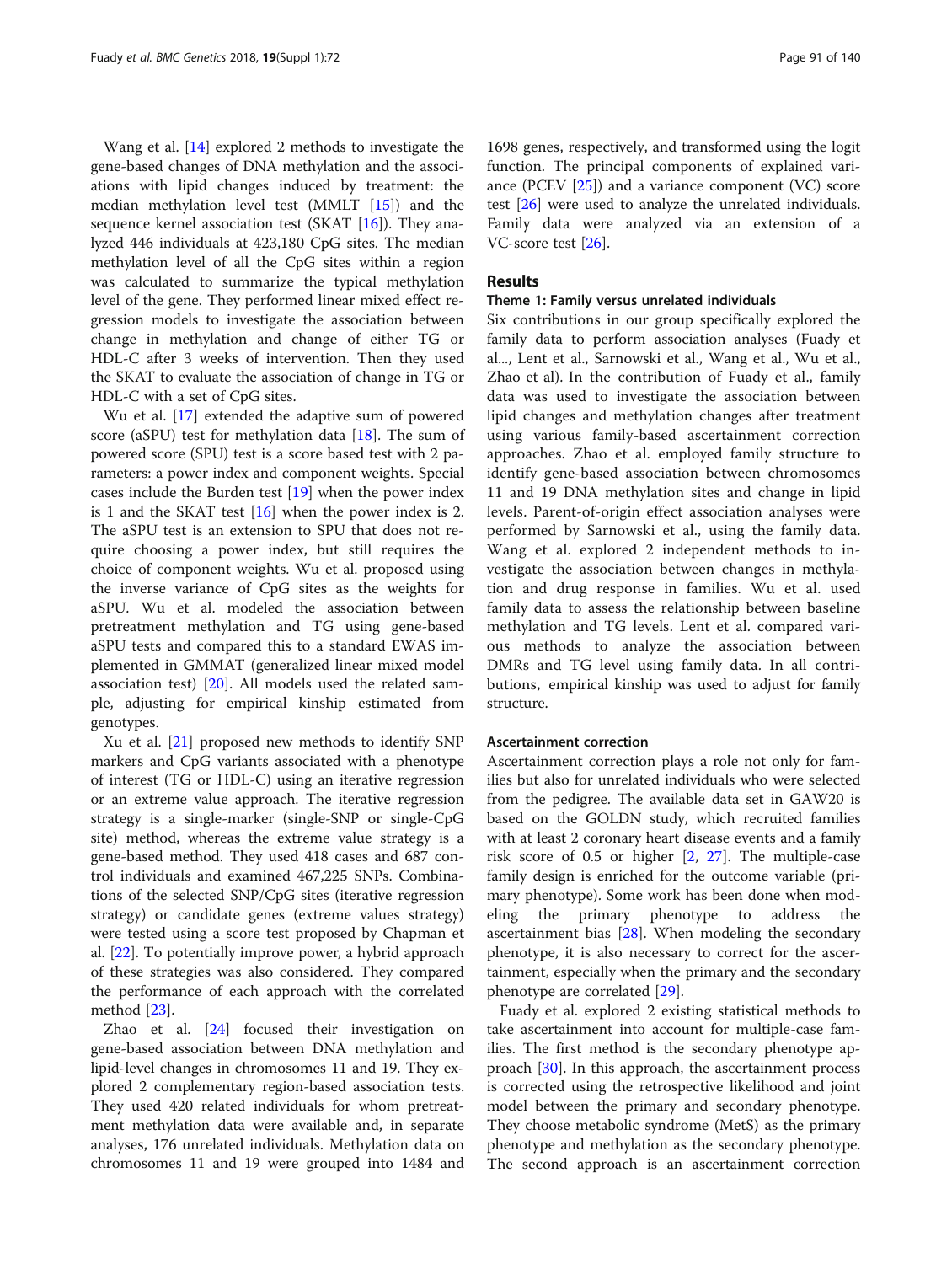based on proband as implemented in SOLAR (Sequential Oligogenic Linkage Analysis Routines) [[31](#page-10-0)]. The correction was performed by conditioning the likelihood of each pedigree with the trait value of the proband [\[32](#page-10-0)].

In the contribution of Zhao et al., the ascertainment correction was implemented by constructing principal components (PCs) of genome-wide methylation levels using 2000 probes randomly sampled from all chromosome. PCs were used to adjust for known and unknown confounders. Moreover, it is also useful to improve the validity of the VC-score test. The top 4 methylation-derived PCs were used as an additional covariate in the model. An extended VC-score test [\[26\]](#page-10-0) was used to incorporate the family structure in the data set. This approach decomposes the total variation of the phenotype into variation explained by region-methylation profiles and residual variation. In particular, it assumes that the phenotypic similarity between individuals is totally captured by the region-methylation similarity, after the ascertainment adjustment via the PCs.

To compare the ascertainment correction approach in the multiple-case family, Fuady et al. computed the average distance of the effect of the change in TG on the change in methylation from a combination of 3 approaches. The average distance between the secondary phenotype and the naïve approach is smaller when the CpGs are not associated with the primary phenotype MetS (0.169 vs 0.418). This suggests that using MetS instead of coronary heart disease as the primary phenotype captures a part of selection mechanism. For CpG sites associated with the primary phenotype MetS, it is necessary to use the more complex secondary phenotype approach. For the other CpG sites, both approaches should provide the same results. Zhao et al. found that inclusion of the top 4 methylation-derived PCs was important in controlling for unknown confounding. Without this adjustment, the distribution of  $p$  values was very biased from what would be expected under the null. In this analysis, the logit transformation did not seem to provide any improvements. Moreover, as a consequence of the increase in sample size, the family-data analysis identified more significant genes than the analysis using unrelated individuals.

## Modeling the family structure

Four contributors used the linear mixed effect model to account for familial relatedness. Fuady et al. and Wang et al. used this model to assess the relationship between change in methylation and change in lipid levels in the naïve approach and MMLT, respectively. Specifically, they used *lmekin* function provided by *coxme* package in  $R$  [\[2](#page-9-0)] to conduct the analysis. In MMLT [\[15\]](#page-9-0), the outcome was the lipid change while the change in median methylation was treated as an independent variable. In the naïve approach, methylation data was treated as dependent variable and the lipid changes as an independent variable. Sarnowski et al. used the linear mixed effect model provided by the QTDT software [\[12\]](#page-9-0) to perform parent-of-origin effect association analyses with TG levels at baseline, follow-up, or on the difference between baseline and follow-up. They modeled the phenotype of the offspring as a function of covariates and genotype by taking parental original of each allele into consideration. In the contribution of Zhao et al., a linear mixed effect model was used in the family-based VC-score test [[26](#page-10-0)].

In the parent-of-origin association analysis, Sarnowski et al. found a paternal effect of rs301621-G on the pretreatment and posttreatment of TG difference. They also found a maternal effect of this SNP on cg10206250 methylation levels. The observed paternal effect of this SNP is induced by treatment. However, this effect is not mediated by DNA methylation at cg10205250.

## Analyzing unrelated individuals

To analyze unrelated individuals, Zhao et al. used PCEV [[25\]](#page-9-0), which seeks to identify the linear combination of outcomes that maximizes the proportion of the variance being explained by the covariate. They contrasted the method using the VC-score test [\[26\]](#page-10-0), which reduces significantly the model degrees of freedom compared to standard multivariate regression models. They restricted the analysis to genes on chromosome 11. The VC-score approach identified 1 gene, SPTY2D1, which was significantly associated with HDL-C changes. Using the PCEV approach, 1 gene, NAV2, was significantly associated with TG changes.

## Theme 2: Multimarker versus single-marker tests

Single-marker EWAS, which model the association between a phenotype and each CpG site individually, are widely used but may be underpowered owing to the small effect sizes often seen in epigenetic studies [[33](#page-10-0)] and the high multiple testing burden of DNA methylation arrays [[34\]](#page-10-0). Six papers in our group explored multimarker methods to test the association between a phenotype and set of CpG sites (Lent et al..., Huisman et al., Wang et al., Zhao et al., Xu et al., and Wu et al).

These methods can be categorized into gene score approaches, collapsing methods, and combination of EWAS summary statistics. The authors used real and simulated data to compare these multimarker association tests to the standard single-marker EWAS and evaluated consistency of results from different multimarker approaches.

## Gene score approaches

One way to reduce the multiple testing burden with methylation array data is to create gene scores and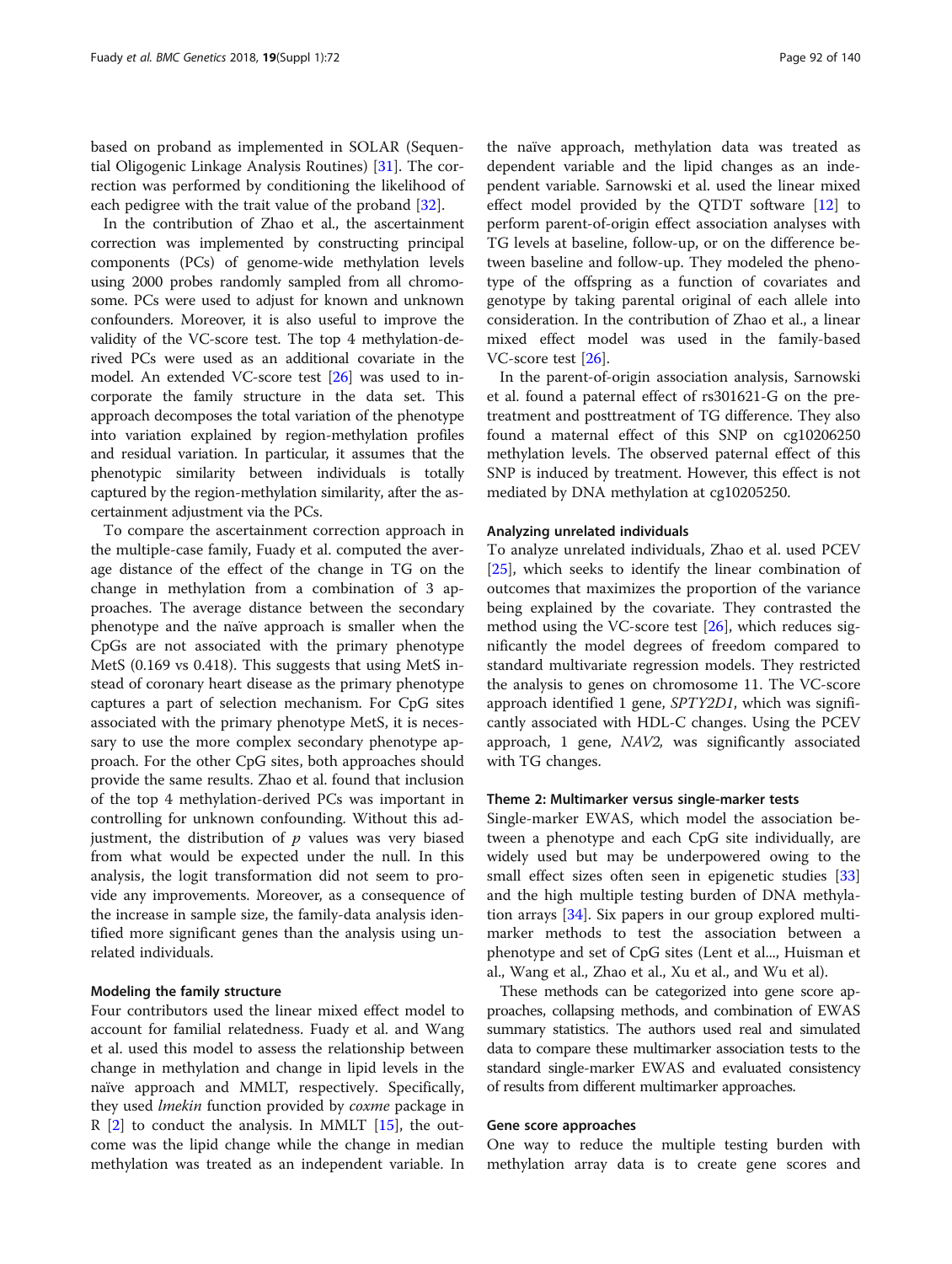perform 1 test of association per gene rather than 1 test per CpG site. Wang et al. implemented 1 gene score method, MMLT [[15](#page-9-0)], using the real data set, whereas Huisman et al. tested several gene score methods using the simulated data set. Wang et al. did not find any genes where the change in median methylation before and after treatment was associated with the change in either HDL-C or TG. Huisman et al. found that gene scores derived from single-marker EWAS  $p$  values minimum gene  $p$  value, sum of log  $p$  values, and sum of squared  $\log p$  values—had more power to detect simulated associations than single-marker EWAS. Gene scores derived from single-marker EWAS estimates of effect—maximum absolute value, median absolute value, sum, and sum of squared estimates of effect—had lower power than single-marker EWAS and higher Type I error.

## Collapsing methods

Like single-marker EWAS, gene score methods model the association between a phenotype and a single summary measure of gene methylation. An alternative way to perform gene-based tests is to model the association between a phenotype and all CpG sites in a gene. We refer to these approaches, jointly modeling the association between a phenotype and methylation at a set of CpG sites, as collapsing methods. Four papers in our group used collapsing method approaches to directly model the association between a phenotype and set of CpG sites in the real data.

Xu et al. performed a score test to evaluate the association between simulated posttreatment methylation and TG in candidate genes [[6\]](#page-9-0). All other collapsing method groups employed a VC-based approach. Wang et al., Wu et al., and Zhao et al. all applied a SKAT [[16\]](#page-9-0) or adjusted SKAT (ASKAT) [[26](#page-10-0)] test to the real data, and Wu et al. proposed an extension to a VC-based approach, aSPU [[18\]](#page-9-0).

Zhao et al. restricted their analysis to genes on chromosomes 11 and 19 and employed 2 multimarker approaches, SKAT and PCEV [\[25](#page-9-0)], described in Theme 1. There was some overlap in the top results of the SKAT and PCEV approaches: OR8H3 was in the top 5 genes associated with change in HDL-C for both methods, and P2RX3 was in the top 5 genes associated with change in TG for both methods. Wang et al. also performed a SKAT test of association across the whole epigenome and identified 2 genes, GZF1 and C18orf19, where change in methylation before and after treatment was associated with change in HDL-C after correcting for multiple testing with a false discovery rate.

Wu et al. first performed an EWAS to quantify the association between methylation and pretreatment TG at each CpG site. They then performed 2 aSPU tests per gene, once using equal weights and once using inverse CpG sites variance weights, and compared to the EWAS for pretreatment TG. Additionally, 1 aSPU test per gene using the inverse variance weights was performed with change in methylation before and after treatment as the outcome. Using the inverse of the CpG site variance as the CpG site weights, Wu et al. identified 1 gene, CPT1A, associated with pretreatment TG after Bonferroni correction. This gene was also identified in the single-marker EWAS, but was not identified by aSPU when using equal CpG site weights.

## Combination of EWAS summary statistics

Lent et al. compared 1 novel method of combining EWAS summary statistics to perform regional tests, GlobalP, to 3 existing methods: Bumphunter [\[8](#page-9-0)], comb-p [\[9](#page-9-0)] and DMRcate [\[10](#page-9-0)]. For GlobalP, 178,015 regions were defined from gene and CpG island annotations. A test statistic for each region using the EWAS z-statistics was calculated, taking into account partial between CpG site M-values, and region  $p$  values were corrected for multiple testing using a false discovery rate. There was no overlap in regions identified by Bumphunter and other methods. GlobalP and comb-p identified regions in CPT1A associated with TG both before and after treatment. The single-marker EWAS also identified an association in CPT1A.

#### Theme 3: Combining SNPs and DNA methylation probes

Three papers in our group combined both SNPs and DNA methylation probes (Huisman et al......., Sarnowski et al., Xu et al) to perform association analyses. One paper was an application of an existing method, the QTDT [\[12](#page-9-0)], in the real GAW20 data set (Sarnowski et al) and 2 papers proposed new methods (Huisman et al., Xu et al). In this section, we address 3 different questions: (a) Why use both SNPs and DNA methylation probes? (b) How to combine both SNPs and DNA methylation probes? and (c) What lessons did we learn from using both SNPs and DNA methylation probes?

#### Why use both SNPs and DNA methylation probes?

Sarnowski et al. jointly analyzed SNPs and DNA methylation probes to better understand the biological mechanisms underlying parent-of-origin effects. Huisman et al. compared the performances of novel multimarker methods versus single-marker test using statistics based on SNPs or DNA methylation probes. Xu et al. developed 3 strategies to search for both genetics variants and CpG site variants associated with a quantitative trait (TG or HDL-C) in multiple genes: an iterative regression (single-SNP or single-CpG-based method), an extreme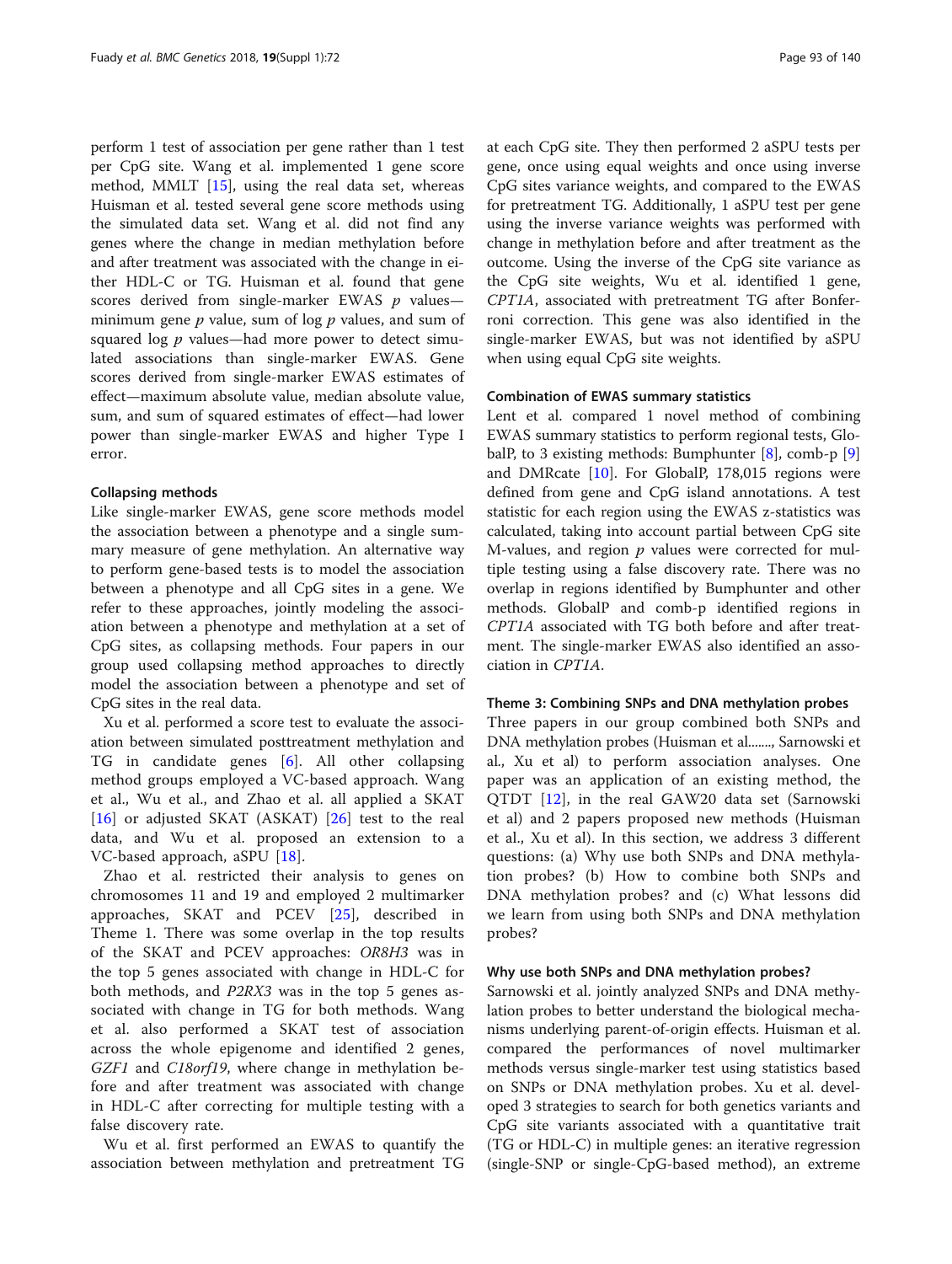values approach (gene-based method), and a hybrid approach.

## How to combine both SNPs and DNA methylation probes?

We identified 2 common steps in the 3 papers: (a) a filtering of the number of SNPs and probes (CpG sites) to be tested and (b) a joint test of SNPs and DNA methylation probes.

## Filtering of the number of SNPs and DNA methylation probes

One statistical reason for the filtering of the number of SNPs and DNA methylation probes is to reduce the number of SNP-CpG pairs tested and address the multiple testing issue. Another biological reason is to study the effect and interaction of SNPs and probes that are located in a same region (cis-effects). This first step was done based on either (a) GWAS and EWAS results (Sarnowski et al...) or (b) candidate genes (Huisman et al., Xu et al).

Sarnowski et al. tested the association of SNPs with TG under parent-of-origin effects using QTDT and selected suggestive associations based on an agnostic approach or a candidate approach (GWAS regions reported associated with TG). Then they selected CpG sites located nearby the suggestive SNPs (±50 kb) and tested the association with TG. Finally, they selected nominally associated CpG sites and performed a causal inference test [[13\]](#page-9-0) for each SNP-CpG pair. Huisman et al. selected candidate genes based on GAW20 simulation data. They defined 3 distinct groups of genes: 5 major effect genes with a causal SNP with high heritability, 34 minor effect genes with a causal SNP with modest heritability, and 39 randomly selected noncausal genes with no causal SNPs. For a genetic variant that was causal according to the GAW20 simulation [\[2](#page-9-0)], they selected the causal DNA methylation probe provided by the solutions, whereas for a noncausal genetic variant they selected the closest DNA methylation probe. Xu et al. used 2 different filtering strategies. In their iterative regression approach, few candidate SNPs and/or CpG sites highly correlated with trait values were tested first and a best variant was selected. The regression was repeated against the residual to select additional SNPs and/or CpG sites. In their extreme values strategy, the individuals with the top 5% value of the quantitative trait were used to select candidate genes with at least 1 CpG site.

## Joint test of SNPs and DNA methylation probes

The second step was a joint test of SNPs and DNA methylation probes. Joint tests that combine both SNP

and methylation data were used by Sarnowski et al. and Huisman et al.:

$$
CpG = \beta \text{SNP} * \text{SNP} + \beta \text{TG} * \Delta T G \tag{1}
$$

$$
\Delta TG = \beta \text{SNP} * \text{SNP} + \beta \text{CpG} * CpG \tag{2}
$$

Sarnowski et al. used eqs. (1) and (2) in the causal inference test to determine if a CpG probe mediates the association between a SNP and TG under a parent-of-origin effect model. Huisman et al. used test (2) as a data preprocessing step to get beta coefficients statistics or  $p$  values (for SNP and CpG sites) to aggregate in their multimarker methods. For each gene, they created 4 scores by aggregating beta coefficients or  $p$ values for SNPs or DNA methylation probes (sum of absolute values, sum of squares, maximum of absolute values, and median of absolute values in the spirit of other papers exploring aggregation methods [[35](#page-10-0)–[37](#page-10-0)]). Xu et al. used a multimarker approach to test the combined SNPs/CpG sites or candidate genes from the iterative regression and the extreme values strategy (a score test developed by Chapman et al. [\[6\]](#page-9-0)). They compared the performances of the different approaches (iterative regression, extreme values strategy, or a hybrid approach) with the correlated method [[23\]](#page-9-0).

## What lessons have we learned from the GAW20 data set when using both SNPs and DNA methylation probes?

Sarnowski et al. identified 22 SNPs with suggestive parent-of-origin effects on TG ( $P \le 10^{-5}$ ) and 18 DNA methylation probes located nearby these SNPs were found associated with TG ( $P \le 0.05$ ). One SNP-probe pair presented evidence of parent-of-origin effect: the SNP rs301621 was associated with the difference between pretreatment and posttreatment TG when transmitted by the father ( $P = 1.2 \times 10^{-5}$ ). This same SNP was associated with the methylation levels of cg10206250 when transmitted by the mother  $(P = 0.01)$ . Using a causal inference test, the authors showed that the observed parent-of-origin effect of rs301621 was not mediated by DNA methylation at cg10206250. Huisman et al. performed gene-based tests based on SNP or CpG estimates from the joint test of SNP and CpG on TG. They found an average power of 0.48 and a Type I error of 0.04 when using the SNP statistics and a power of 0.06 and a Type I error of 0.04 when using the CpG statistics. Their results also suggested that methods run on major effect genes (with causal SNPs) were detecting more "signal" than on minor effect genes (with no causal SNPs). Finally, they found that single-marker tests outperformed gene-based tests in general. Xu et al. found that the correlated method and the hybrid approach had correct Type I errors for TG association analyses, but were conservative for HDL-C. The other methods were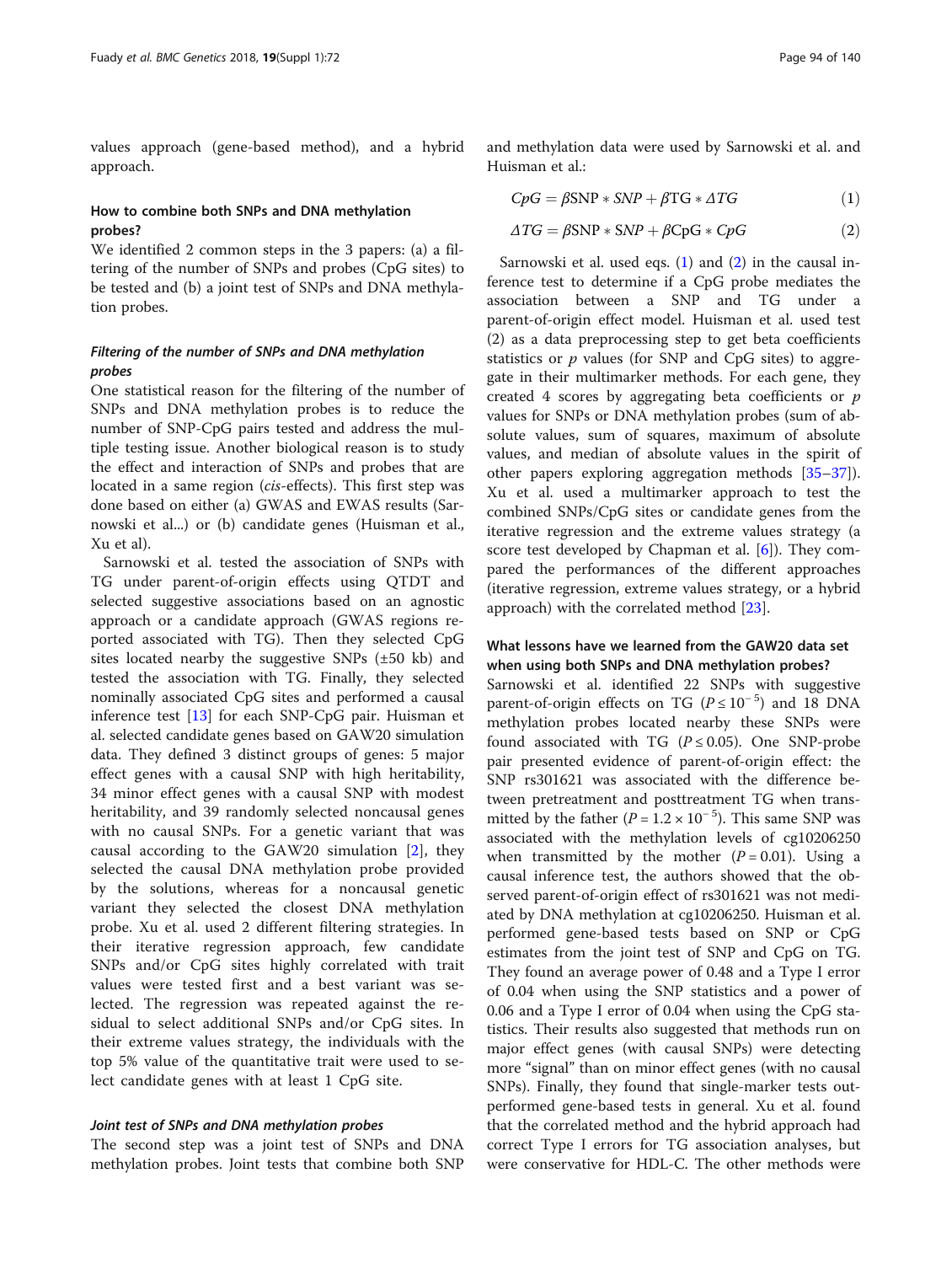more conservative for both traits. The patterns of power comparison for TG and HDL-C were consistent. From the most powerful to the least powerful, the methods were the hybrid approach, the iterative regression strategy, the extreme values strategy, and the correlated method.

## **Discussion**

Numerous methodological questions exist about how best to analyze genome-wide methylation data. However, based on 8 individual contributions investigating related questions about analysis strategies, we have identified a few preliminary recommendations and conclusions.

First, as it is the case for GWAS, adjustment for familial relationships appears to be both standard practice and an effective approach for methylation studies. Accounting for ascertainment bias, however, appears less mainstream, though it has a potentially measurable effect on conclusions. Further exploration of methods and impact on analyses is suggested.

Second, the use of multimarker methods appears promising as a way to reduce multiple testing penalties, aggregate effects, and provide more precise biological interpretation. Further work is needed, however, to identify an optimal or "gold-standard" set of multimarker methods to become part of a standard analysis pipeline for EWAS. Currently, numerous methods are available and a comprehensive understanding of the pros and cons of these methods remains elusive.

Third, the simultaneous analysis of methylation data and genetic markers also appears promising, as a way to both uncover true biological mechanisms and improve statistical power. However, it is worth noting that the integration of multiple data sources brings with it the challenge of knowing how to best integrate multiple types of data. Precise specification of statistical models and how they reflect biological mechanism is important. It remains easy to grab an off-the-shelf method that results in unexpected behavior. We remain optimistic, however, that such approaches are both necessary and hold great promise for the future of genetic epidemiology.

Fourth, the field of genetic epidemiology continues to wrestle with the promise of ever larger data sets that are pitched to provide enough data so that a lack of statistical power should no longer be an excuse for an inability to identify causal relationships. However, as is evidenced by the GAW20 workshop data sets, data sets with "only" hundreds to thousands of individuals who have a complete set of phenotypic and genetic measurements remains an acute reality. With this mind, methodological innovations, which seek to maximize biological interpretation and statistical power despite

complete data on only hundreds or thousands of individuals remains an important area of future research.

## Conclusions

## Conclusions of theme 1

Three conclusions can be drawn from theme 1. First, modeling family data using a kinship matrix is now standard practice. Second, an ascertainment correction for multiple-case families and unrelated individuals seems to be necessary, although there may be no agreement on how best to do them. Finally, pedigree information may be useful for identifying parent-of-origin effects.

## Conclusions of theme 2

In the simulated data, Xu et al. and Huisman et al. found that multimarker methods had modestly increased power to detect epigenetic associations compared to single-marker methods. The simulated epigenetic effects in the GAW20 simulated data set were not multimarker effects, so the increase in power was likely owing to a reduced multiple-testing burden, indicating that multimarker methods are useful even without multimarker effects. Huisman et al. also found that multimarker tests based on effect size had increased Type I error.

In the real data, Wang et al. and Zhao et al. found that multimarker tests identified associations that singlemarker EWAS did not. There was little overlap in results between groups because of the different choices in time points and phenotypes modeled. However, Lent et al. and Wu et al. both found that CPT1A was associated with TG before treatment. DNA methylation of this gene was previously implicated in lipids [[38,](#page-10-0) [39\]](#page-10-0).

The increased power in the simulated data set, difference in findings between single-marker methods and multimarker methods, and replicated multimarker results in the literature give evidence that multimarker methods are useful to increase power to detect epigenetic associations.

## Conclusions of theme 3

The causal inference test is an appealing approach to discover new mechanisms of action of SNPs, particularly in previously TG-reported loci. It can be a promising method for further understanding candidate EWAS associations. There is a possibility for wider use and application of gene-based tests to summarize SNP and CpG estimates when analyzing methylation data.

## Abbreviations

aSPU: Adaptive sum of powered score; CpG: Cytosine-phosphate-guanine; EWAS: Epigenome-wide association studies; GAW20: Genetic Analysis Workshop 20; GMMAT: Generalized linear mixed model association test; GOLDN: Genetics of Lipid Lowering Drugs and Diet Network; GWAS: Genome-wide association study; HDL-C: High-density lipoprotein cholesterol; MetsS: Metabolic syndrome; MMLT: Median methylation level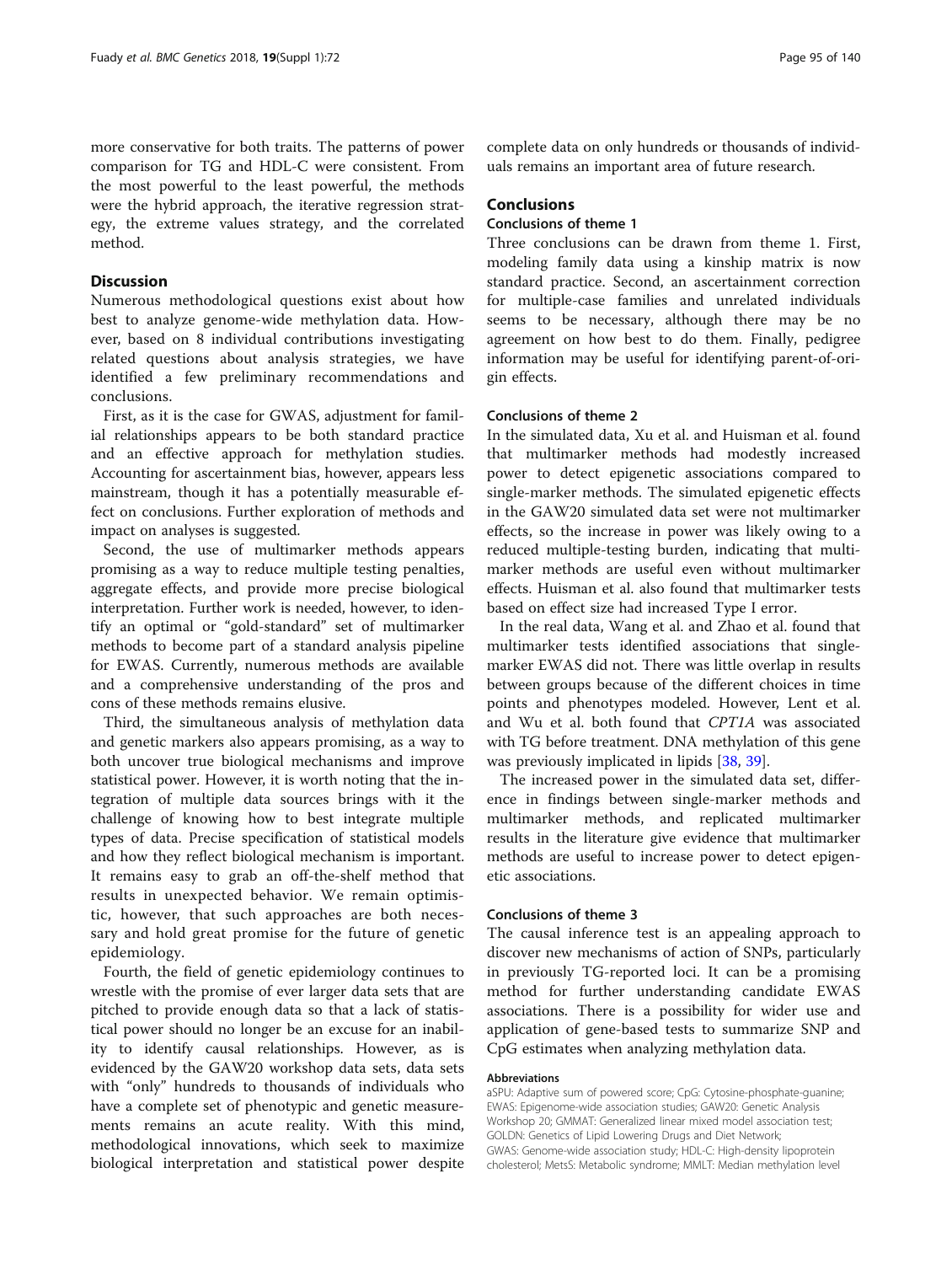<span id="page-9-0"></span>test; PC: principal component; PCEV: principal component of explained variance; QTDT: Quantitative transmission disequilibrium test; SKAT: Sequence kernel association test; SNP: Single nucleotide polymorphism; SOLAR: Sequential Oligogenic Linkage Analysis Routines; SPU: Sum of powered score; TG: Triglyceride

#### Acknowledgements

Not applicable.

#### Funding

Publication of this article was supported by NIH R01 GM031575. NT was supported by NIH 2R15HG006915. AF was supported by LPDP scholarship, Ministry of Finance, Indonesia. SL was supported by the National Institute of General Medicine grant T32 GM74905.

## Availability of data and materials

The data that support the findings of this study are available from the Genetic Analysis Workshop (GAW) but restrictions apply to the availability of these data, which were used under license for the current study. Qualified researchers may request these data directly from GAW.

#### About this supplement

This article has been published as part of BMC Genetics Volume 19 Supplement 1, 2018: Genetic Analysis Workshop 20: envisioning the future of statistical genetics by exploring methods for epigenetic and pharmacogenomic data. The full contents of the supplement are available online at [https://](https://bmcgenet.biomedcentral.com/articles/supplements/volume-19-supplement-1) [bmcgenet.biomedcentral.com/articles/supplements/volume-19](https://bmcgenet.biomedcentral.com/articles/supplements/volume-19-supplement-1) [supplement-1](https://bmcgenet.biomedcentral.com/articles/supplements/volume-19-supplement-1).

## Authors' contributions

AMF, SL and CS wrote the Methods and Results section as well as the Conclusion. NLT wrote the Abstract, Introduction, and Discussion. All authors read and approved the final manuscript.

## Ethics approval and consent to participate

Not applicable.

## Consent for publication

Not applicable.

#### Competing interests

The authors declare that they have no competing interests.

## Publisher's Note

Springer Nature remains neutral with regard to jurisdictional claims in published maps and institutional affiliations.

#### Author details

<sup>1</sup>Medical Statistics, Department of Biomedical Data Sciences, Leiden University Medical Center, Einthovenweg 20, 2333 Leiden, ZC, Netherlands. <sup>2</sup> Department of Biostatistics, Boston University School of Public Health, 801 Massachusetts Avenue, Boston, MA 02118, USA. <sup>3</sup>Department of Mathematics and Statistics, Dordt College, Sioux Center, IA 51250, USA.

#### Published: 17 September 2018

#### References

- 1. Visscher PM, Wray NR, Zhang Q, Sklar P, McCarthy MI, Brown MA, Yang J. 10 years of GWAS discovery: biology, function, and translation. Am J Hum Genet Hum Genet. 2017;101:5–22.
- 2. Aslibekyan S, Almasy L, Province MA, Absher DM, Arnett DK. Data for GAW20: genome-wide DNA sequence variation and epigenome-wide DNA methylation before and after fenofibrate treatment in a family study of metabolic phenotypes. BMC Proc. 2018;12(Suppl 9). doi: [https://doi.org/10.](https://doi.org/10.1186/s12919-018-0114-0) [1186/s12919-018-0114-0.](https://doi.org/10.1186/s12919-018-0114-0)
- Irvin MR, Zhi D, Joehanes R, Mendelson M, Aslibekyan S, Claas SA, Thibeault KS, Patel N, Day K, Jones LW, et al. Epigenome-wide association study of fasting blood lipids in the genetics of lipid-lowering drugs and diet network study. Circulation. 2014;130:565–72.
- 4. Fuady AM, Lent S, Sarnowski C, Tintle NL. Application of novel and existing methods to identify genes with evidence of epigenetic association: results

from GAW20. BMC Genet. 2018;19(Suppl 1). doi: [https://doi.org/10.1186/](https://doi.org/10.1186/s12863-018-0647-2) [s12863-018-0647-2.](https://doi.org/10.1186/s12863-018-0647-2)

- 5. VanderWoude J, Huisman J, VanderBerg L, Veenstra J, Bos A, Kalsbeek A, Koster K, Ryder N, Tintle NL. Evaluating the performance of gene-based tests of genetics association when testing for assocaiation between methylation and change in triglyceride levels at GAW20. BMC Proc. 2018;12(Suppl 9). doi: <https://doi.org/10.1186/s12919-018-0124-y>.
- 6. The R Project for Statistical Computing [http://www.r-project.org.](http://www.r-project.org) Accessed August 2017.
- 7. Lent S, Xu H, Wang L, Wang Z, Sarnowski C, Hivert M-F, Dupuis J. Comparison of novel and existing methods for detecting differentially methylated regions. BMC Genet. 2018;19(Suppl 1). doi: [https://doi.org/10.](https://doi.org/10.1186/s12863-018-0637-4) [1186/s12863-018-0637-4](https://doi.org/10.1186/s12863-018-0637-4).
- 8. Jaffe AE, Murakami P, Lee H, Leek JT, Fallin MD, Feinberg AP, Irizarry RA. Bump hunting to identify differentially methylated regions in epigenetic epidemiology studies. Int J EpidemiolJ Epidemiol. 2012;41:200-9.
- 9. Pedersen BS, Schwartz DA, Yang IV, Kechris KJ. Comb-p: software for combining, analyzing, grouping and correcting spatially correlated P-values. Bioinformatics. 2012;28:2986–8.
- 10. Peters TJ, Buckley MJ, Statham AL, Pidsley R, Samaras K, Lord RV, Clark SJ, Molloy PL. De novo identification of differentially methylated regions in the human genome. Epigenetics Chromatin. 2015;8:6.
- 11. Sarnowski C, Lent S, Dupuis J. Investigation of parent-of-origin effects induced by fenofibrate treatment on triglycerides levels. BMC Genet. 2018;19(Suppl 1). doi: <https://doi.org/10.1186/s12863-018-0640-9>.
- 12. Abecasis GR, Cardon LR, Cookson WO. A general test of association for quantitative traits in nuclear families. Am J Hum Genet. 2000;66:279–92.
- 13. Liu Y, Aryee MJ, Padyukov L, Fallin MD, Hesselberg E, Runarsson A, Reinius L, Acevedo N, Taub M, Ronninger M, et al. Epigenome-wide association data implicate DNA methylation as an intermediary of genetic risk in rheumatoid arthritis. Nat Biotechnol. 2013;31:142–7.
- 14. Wang B, DeStefano A, Lin H. Integrative methylation score to identify epigenetic modifications associated with lipid changes resulting from fenofibrate treatment in families. BMC Proc. 2018;12(Suppl 9). doi: [https://](https://doi.org/10.1186/s12919-018-0125-x) [doi.org/10.1186/s12919-018-0125-x](https://doi.org/10.1186/s12919-018-0125-x).
- 15. Fleischer T, Frigessi A, Johnson KC, Edvardsen H, Touleimat N, Klajic J, Riis ML, Haakensen VD, Wärnberg F, Naume B, et al. Genome-wide DNA methylation profiles in progression to in situ and invasive carcinoma of the breast with impact on gene transcription and prognosis. Genome Biol. 2014;15:435.
- 16. Wu MC, Lee S, Cai T, Li Y, Boehnke M, Lin X. Rare-variant association testing for sequencing data with the sequence kernel association test. Am J Hum GenetHum Genet. 2011;89:82–93.
- 17. Wu C, Park JY, GunW PW. An adaptive gene-based test for methylation data. BMC Proc. 2018;12(Suppl 9). doi: [https://doi.org/10.1186/s12919-018-0126-9.](https://doi.org/10.1186/s12919-018-0126-9)
- 18. Pan W, Kim J, Zhang Y, Shen X, Wei P. A powerful and adaptive association test for rare variants. Genetics. 2014;197:1081–95.
- 19. Madsen BE, Browning SR. A groupwise association test for rare mutations using a weighted sum statistic. PLoS Genet. 2009;5:e1000384.
- 20. Chen H, Wang C, Conomos WP, Stilp AM, Li Z, Sofer T, Szpiro AA, Chen W, Brehm JM, Celedón JC, et al. Control for population structure and relatedness for binary traits in genetic association studies via logistic mixed models. Am J Hum Genet. 2016;98:653–66.
- 21. Xu Z, Duan Q, Cui J, Qiu Y, Jia Q, Wu C, Clarke J. Analysis of genetic and nongenetic factors influencing triglycerides-lowering drug effects based on paired observations. BMC Proc. 2018;12(Suppl 9). doi: [https://doi.org/10.](https://doi.org/10.1186/s12919-018-0153-6) [1186/s12919-018-0153-6](https://doi.org/10.1186/s12919-018-0153-6).
- 22. Chapman JM, Cooper JD, Todd JA, Clayton DG. Detecting disease associations due to linkage disequilibrium using haplotype tags: a class of tests and the determinants of statistical power. Hum Hered. 2003;56:18–31.
- 23. Jaffe AE, Gao Y, Deep-Soboslay A, Tao R, Hyde TM, Weinberger DR, Kleinman JE. Mapping DNA methylation across development, genotype and schizophrenia in the human frontal cortex. Nat Neurosci. 2016;19:40–7.
- 24. Zhao K, Jiang L, Klein K, Greenwood CMT, Oualkacha K. CpG-set association assessment of lipid concentration changes and DNA methylation. BMC Proc. 2018;12(Suppl 9). doi: [https://doi.org/10.1186/s12919-018-0127-8.](https://doi.org/10.1186/s12919-018-0127-8)
- 25. Turgeon M, Oualkacha K, Ciampi A, Miftah H, Dehghan G, Zanke BW, Benedet AL, Rosa-Neto P, Greenwood CM, Labbe A. Alzheimer's Disease Neuroimaging Initiative: principal component of explained variance: an efficient and optimal data dimension reduction framework for association studies. Stat Methods Med Res. 2018;27(5):1331–50.